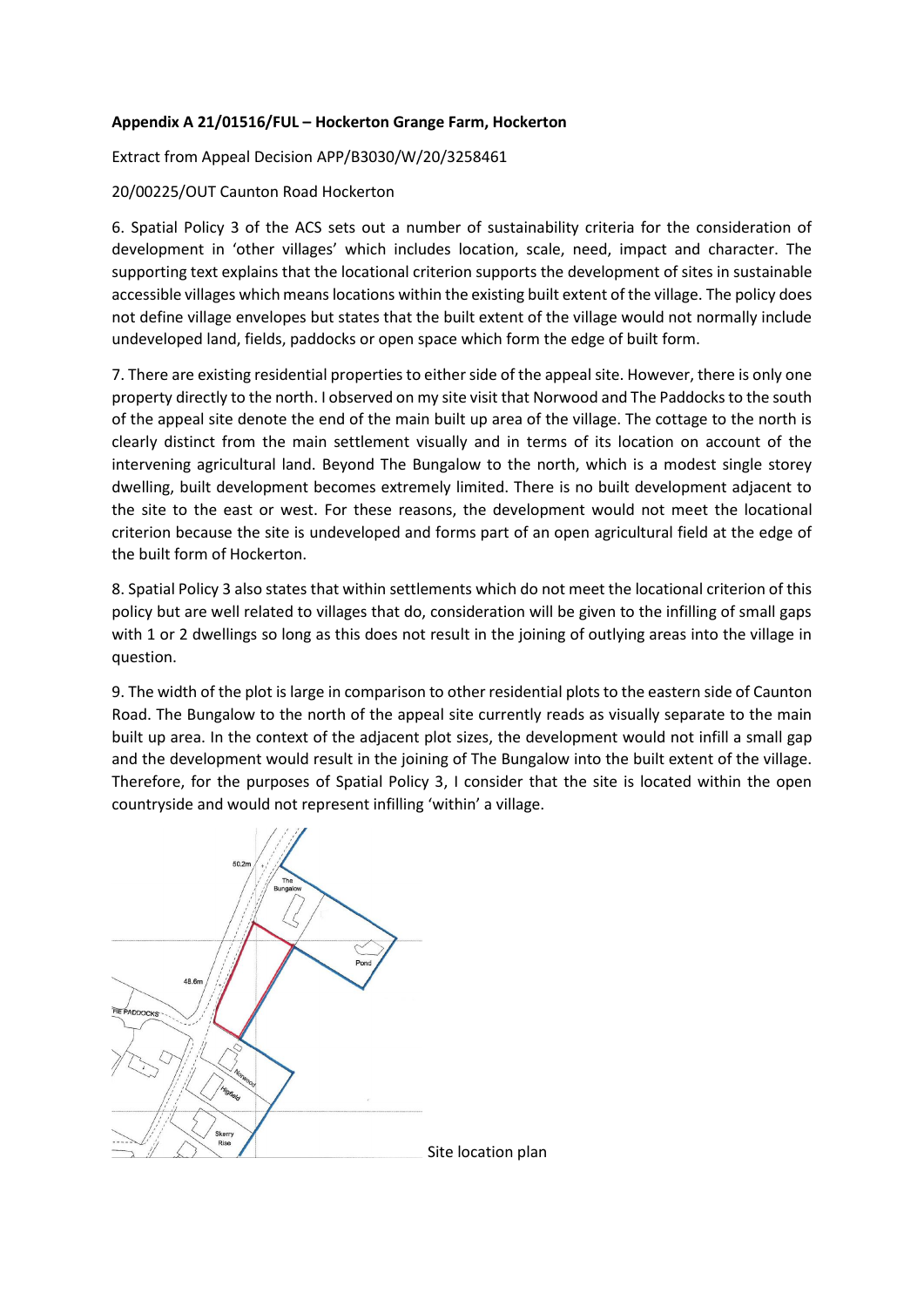## **Appendix B 21/01516/FUL – Hockerton Grange Farm, Hockerton**

Extract of Officer report 20/00249/FUL – Hawksworth Road Syerston

## Location

The first criterion of Spatial Policy 3 of the Amended Core strategy details that 'new development should be in villages, which have sustainable access to Newark Urban Area, Service Centres or Principal Villages and have a range of local services themselves which address day to day needs.'

The application site is located close to the junction of Hawksworth Road and Moor Lane with residential curtilages immediately to the north, south and west and further residential properties to the east beyond the paddock. The site is therefore considered to fall within and not outside of the village, **a view shared by the Planning Inspector in determining the appeal.**

With regards to local services Syerston has only a church and village hall (which from the village hall website does hold some regular community events). The village itself is therefore considered to have some but very limited amenities.

The nearest village with services and facilities is Elston approximately 2.4km by road from Syerston which has, according to the latest figures District Councils Monitoring Report dated June 2108, a church, shop, primary school and public house.

Syerston is serviced by a bus route between Balderton and Nottingham on the Fosse Way (the old A46) with the nearest bus stop approximately 0.7k from the centre of the village. The bus service to Newark and Nottingham and adjoining villages runs between a 30minute -1 hourly service during the day and 2 hourly in the evenings during the week, hourly on a Saturday and 2 hourly on a Sunday for part of the day.

Whilst there is this bus service I would still expect that residents of Syerston to rely on the use of a private car. Despite this there are nearby villages which can be accessed through the existing highway network which contain services which could be used by the residents of Syerston. Matters of sustainability which were raised in the previous decisions for development at this site are discussed later in this report.

**The revised supporting text of Policy SP3 within the Amended Core Strategy states that 'within settlements which do not meet the locational criterion of this policy but are well related to villages that do, consideration will be given to the infilling of small gaps with 1 or 2 dwellings so long as this does not result in the joining of outlying areas into the village in question, or the coalescence with another village. Such development will need to comply with the scale, need, impact and character criteria of this policy.'** 

**Therefore SP3 does not now preclude limited development within villages that do not meet the locational criterion providing they are well-related to villages which do provide local services. This also reflects the guidance within the provision of paragraph 78 of the NPPF which states that to promote sustainable development within rural areas housing should be located where it will enhance or maintain the vitality of rural communities.** 

I am mindful of the less restrictive provisions of Spatial Policy 3 of the Amended Core Strategy and guidance within the NPPF compared to those within the policy against which the previous refusal and the subsequent appeal was assessed.

The application site does fall within the village and that would result in the infilling of a small gap which would not result in the joining of outlying areas into the village in line with the revised policy.